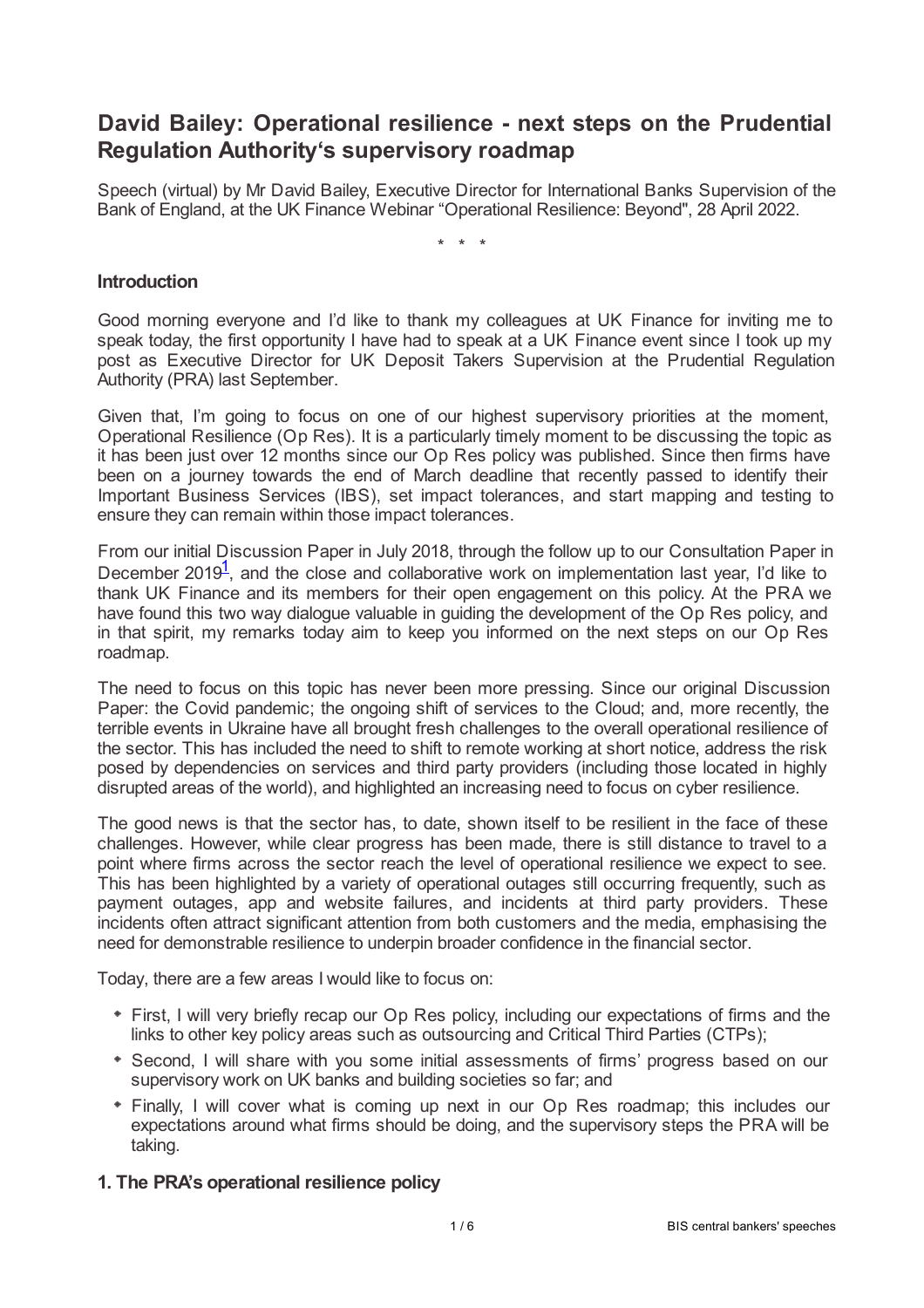Starting with the first of those points, I will provide a short recap of our expectations of firms in the Op Res policy. I will keep this brief as I am aware that many of you will already be very familiar with our expectations.

In particular, there are three particular policy expectations that I will draw out.

# *i) Important Business Services*

The first is the requirement for firms to identify their IBS. Here we expect firms to take a holistic approach and consider all parts of their business in order to identify the full suite of services they offer, and then which of those should be deemed "important". The definition of "importance" should be based on a service being provided to an external end user and having the potential to threaten regulatory objectives in the event of a disruption.

# *ii) Impact Tolerances*

The second is the requirement for firms to set impact tolerances for their IBS. Here, we expect firms to assume that disruption to IBS will occur and then set clearly defined time-based metrics, and well defined thresholds, at which the disruption would threaten regulatory objectives.

# *iii) Mapping and Testing*

The third area is, following the identification of IBS and setting impact tolerances, we expect firms to perform mapping and testing so they are able to demonstrate their ability to stay within their impact tolerances. Firms' testing strategies should incorporate the risks and vulnerabilities they will face in severe but plausible scenarios and then demonstrate how they will remediate any disruption in a timely manner. The experience gained from this testing can then inform how firms monitor risks to their operational resilience and increase the maturity of their overall processes.

## **Policy interactions**

For the recent March 2022 deadline, firms had to meet the first two of these elements, namely identifying the IBS and setting impact tolerances. Looking ahead to the next key deadline, which is in 2025, firms will have to prove that they are able to remain within the impact tolerances that they have set out, and this is where the assurance gained from high quality testing will be key.

<span id="page-1-1"></span><span id="page-1-0"></span>I would also like to highlight the interaction of these expectations with the PRA's outsourcing and third party risk management policy<sup>[2](#page-5-1)</sup>, which was published at the same time as the policy on Op Res. My former colleague Lyndon Nelson gave a speech last yea $\frac{3}{2}$  $\frac{3}{2}$  $\frac{3}{2}$  setting out how the approaches in the two policies complement each other. In his remarks he very clearly stressed that whilst firms can outsource services, their boards and senior management cannot outsource their ultimate accountability and responsibility for their resilience.

Our Op Res policy further emphasises this point. The identification of IBS, determining the maximum tolerable level of disruption to those services and taking measures so that firms can remain within those tolerances under severe but plausible scenarios, means firms and their boards need to assess in detail the dependencies that they have on other parties.

# **2. Our initial supervisoryassessment of firms' progress**

Having provided a brief summary of the policy, I wanted to share some initial feedback on the progress that UK banks and building societies (firms) have made in meeting our expectations. We are still at a relatively early stage in our analysis and engagement with firms, with it being less than a month since we have received the initial responses from firms. So I want to emphasise that this initial feedback will be preliminary, and we won't at this stage be able to say what "best in class" looks like for each aspect of the policy. However, there are some important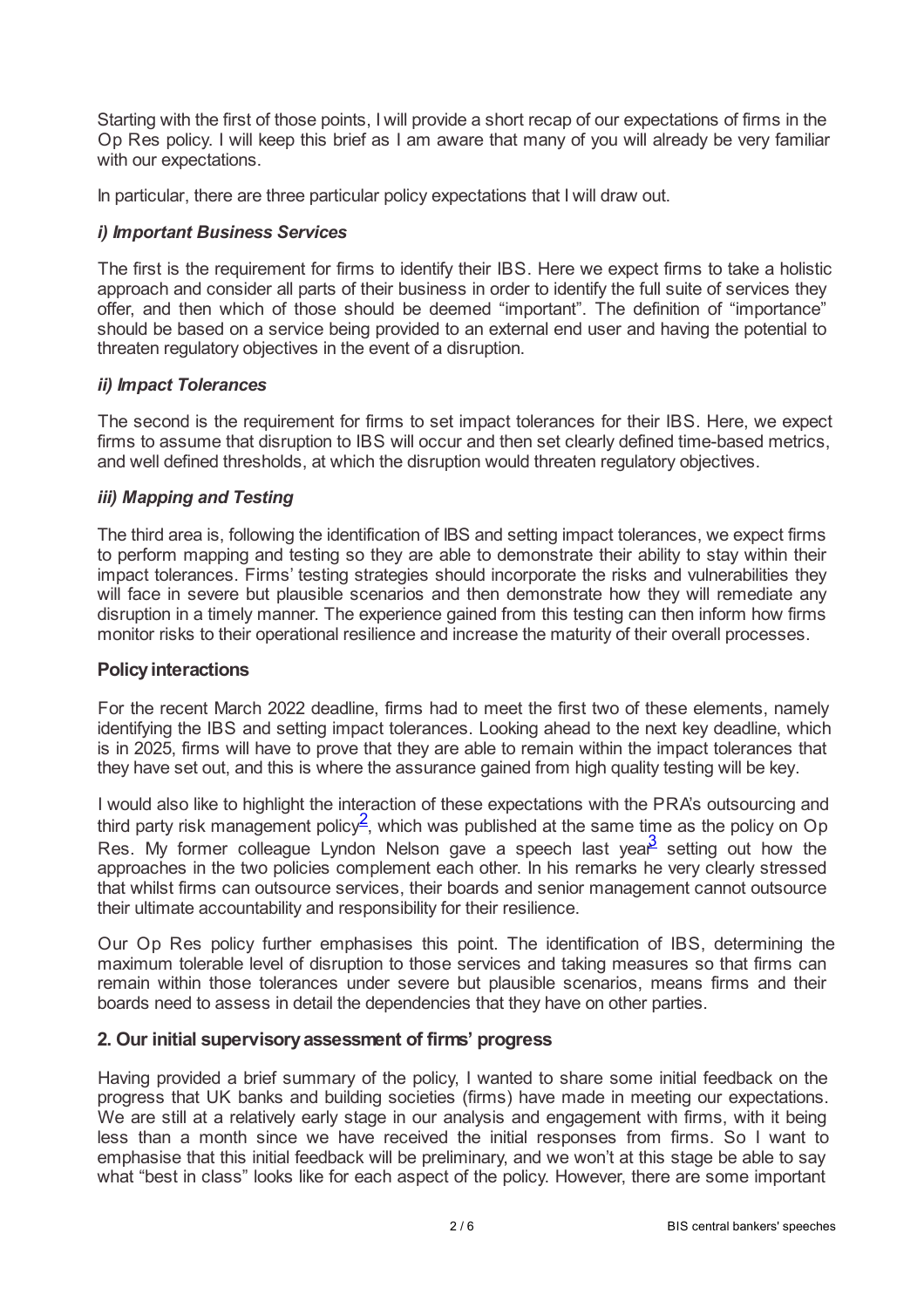themes that are already emerging from our review of the board-approved lists of IBS and impact tolerances which we received.

# **Findings on Important Business Services identification**

On IBS, our current view is that firms have generally made positive progress against our expectations for identifying these services. This is good to see and reflects well on the sector as a whole. We also know that firms have taken a wide variety of approaches to the granularity with which they have identified their IBS.

To illustrate this I will use a couple of examples of different approaches we have seen. These represent only a small subset of the IBS that firms' submitted but I think illustrate the point. So, taking payment services as one example, we saw that some firms have identified all types of payments as a single business service, whilst others have split out different types of payment (for example payments made via individual systems including BACS, CHAPS and Faster Payments). Others have gone in a different direction, for example differentiating services for credit card payments versus debit card transactions.

We have seen similar themes in other areas, such as services to do with lending. Here some firms have taken a granular approach – for example listing services such as "obtaining a loan" and separating different types of loan – while other firms have kept their IBS at a higher level or gone in different directions by identifying different types of products and/or the split between preand post-trade execution.

# **Guidelines for identification of Important Business Services**

Given this divergence in approach, you might reasonably ask me whether these differences are justified, what the 'right' answer is, and why the regulators do not just specify what it is? In response, I think it's important to recognise that we have deliberately built some flexibility into the policy to allow firms to identify IBS in a way that best suits their specific business models. So a degree of difference is absolutely expected.

As we continue our supervisory work we will be asking firms to clarify how they have incorporated the key points of the policy that make clear that IBS should:

- deliver a specific outcome or service to an identifiable external user. This means if it's more than one outcome, or the user cannot be identified, then the granularity is too high;
- be granular enough that they are distinguished from business lines which are a collection of services;
- be at a level where one impact tolerance per regulatory objective can be set;
- not be at the level of internal services (where the granularity would be too low); and
- be at a level where boards can make prioritisation and investment decisions.

We expect these guidelines for setting IBS to inform firms thinking and that differences in approach will narrow over time. Bodies such as UK Finance also have an important role to play in facilitating and encouraging information sharing across firms, which in turn is likely to help increase consistency where appropriate. And ultimately, where we identify that firms have taken an approach which is not consistent with the aims of the policy, then we will certainly let those firms know.

## **Findings on impact tolerances**

On impact tolerances it's clear from our work that, whilst progress has again been made, firms have found this more challenging than identifying IBS. This is in part due to the complexity of defining tolerances for the different regulatory objectives of customer harm or market integrity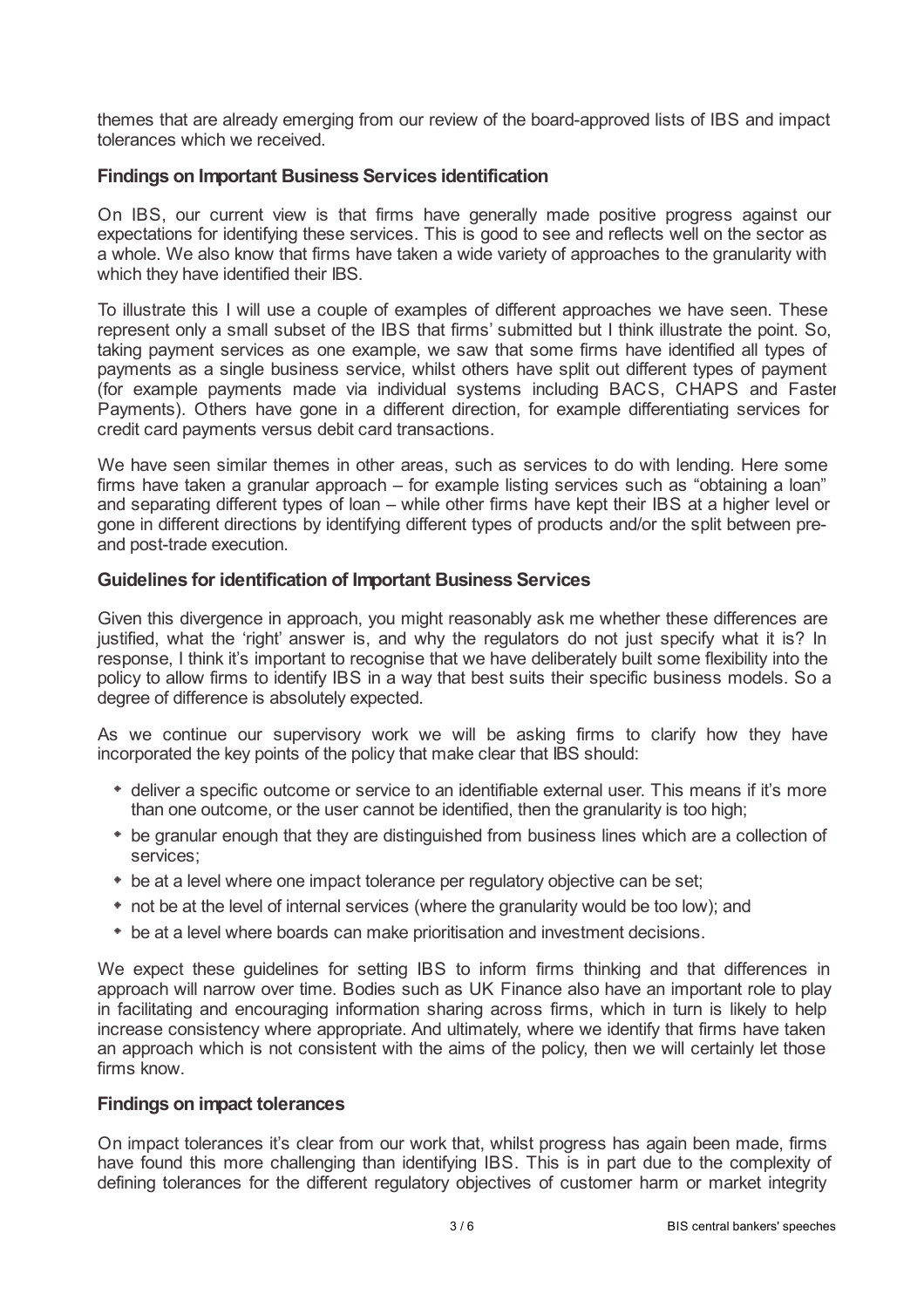versus safety and soundness, and – for the largest firms – financial stability.

For example, we have seen that several of the IBS that have been submitted by firms were accompanied by an impact tolerance for customer harm or market integrity but did not include one for safety & soundness, and an even higher number did not include one for financial stability. These are gaps which we expect firms to fill as a matter of priority.

We also noted that the granularity with which firms defined their IBS impacted the tolerances they then defined. Picking up the payments example I used earlier, again as one example of a broader trend, we saw that:

- Where firms separated out BACS payments from other payment types, the impact tolerances they defined for customer harm or market integrity as well as safety & soundness were all within one working day;
- The firms that listed CHAPS and Faster Payments as separate IBS typically set 24 hours as the impact tolerance for customer harm or market integrity, but with a range of impact tolerances for safety & soundness that spread from two days to two weeks;
- For international payments, the impact tolerances we saw ranged from 24 to 48 hours for customer harm or market integrity, and from 24 hours to two weeks for safety & soundness; and
- Where firms identified IBS more broadly than relating to individual payment systems, the tolerances they set were necessarily more generic.

As a supervisor for many years, I have experienced a variety of operational incidents and seen the effects they have had on customers, market confidence, safety & soundness and ultimately financial stability. Based on this, my initial impression is that the range of impact tolerances that have been submitted for payments-related IBS seems surprisingly wide.

Therefore, as we go about our supervisory reviews in the coming year, our teams will be pushing firms to justify their judgements and we will undertake more detailed comparisons across peer groups. This is certainly an area where I think dialogue amongst the industry would be beneficial to share information on the various approaches taken to modelling and setting impact tolerances. This will help individual firms understand where they are outliers and to consider if that is appropriate and justifiable. Getting this right over time will be key in supporting robust scenario analysis and ultimately, firms' resilience.

# **Findings on mapping and testing**

<span id="page-3-0"></span>Our policy also set the expectation that, by the end of March this year, firms would have done enough mapping and testing to identify IBS and set impact tolerances, but we did not expect mapping and testing frameworks to be fully developed. From our conversations on this topic so far, it appears that firms have typically leveraged existing frameworks and tools at this stage. $\frac{4}{5}$  $\frac{4}{5}$  $\frac{4}{5}$  It is also clear that the maturity of firms' thinking in these areas varies significantly. This may be understandable, as firms still have time before the final deadline in March 2025, but it indicates that significant further work is required in the next three years for firms to embed fully coherent mapping and testing frameworks.

#### **Summaryof initial supervisoryreview**

So, to summarise, our view based on our initial supervisory work is that meaningful progress was made by firms in developing their Op Res capabilities ahead of the first deadline in March 2022. However, further analysis and development is needed to reach the standards we expect of a fully matured Op Res framework, where firms know what their impact tolerances are for all of their IBS, and know that they can remain within them in a severe but plausible scenario.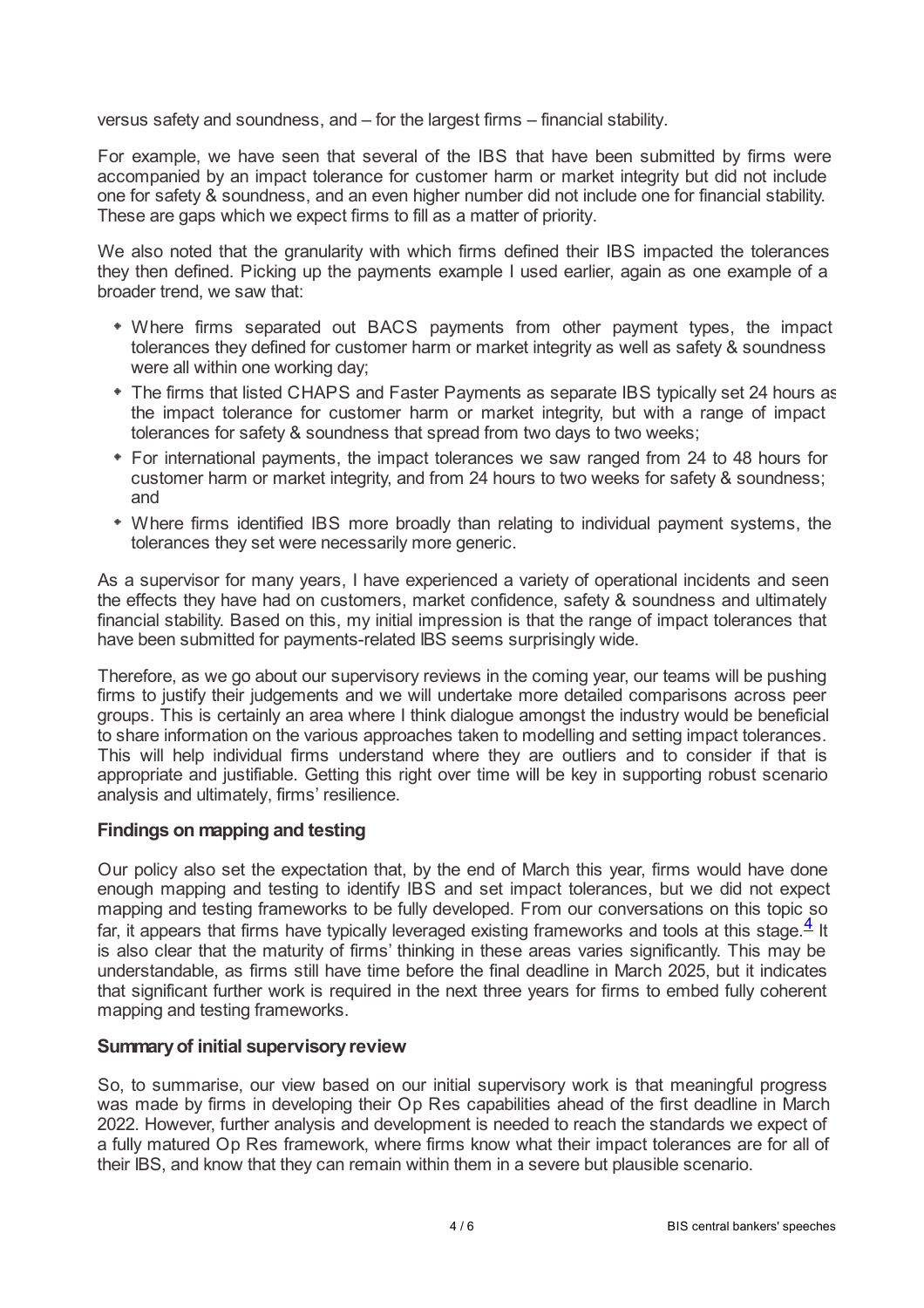# **3. So what comes next?**

Looking forward to what comes next on the supervisory roadmap, I hope firms can incorporate some of this feedback into the ongoing development of their Op Res capabilities.

And, as we look further ahead to the full implementation of all aspects of the policy no later than the end of March 2025, we expect firms to proactively develop and progress their approaches to mapping and testing. In line with this, firms will also need to take forward the investment necessary to remediate the vulnerabilities they identify through their testing to ensure they can remain within their impact tolerances.

## **Supervisoryengagement**

Our supervisory approach to firm engagement during this time will be determined as we look in more detail at the submissions we have already received, as well as those to come, from firms. It will include firm-specific engagement through our usual schedule of meetings with firms and relevant stakeholders as well as industry-wide roundtables or seminars, like this one, to discuss issues on a cross-firm basis. This builds on the two-way dialogue we have enjoyed to date, and industry bodies like UK Finance also have the opportunity to play a key part in facilitating information sharing and the building of expertise across the sector.

In taking forward this work, we will continue to build on the close and collaborative approach we have taken to date with our fellow regulators; both domestically with the Financial Conduct Authority (FCA), and also internationally though standard setting bodies like the Basel Committee, supervisory colleges and the bilateral engagement we have with other supervisors. We recognise the importance firms attach to a coordinated approach on this topic.

## **Implications fromother relevant upcoming policies**

<span id="page-4-0"></span>Finally, I would also like to highlight some other areas of ongoing work that have implications for Op Res. In particular, the Bank of England's (Bank) Cyber Stress Te[st](#page-5-4) and the work the Bank, FCA and PRA are undertaking with HM Treasury on potential ways to address the risks posed by Critical Third Parties (CTPs).

<span id="page-4-1"></span>We published information on the first of these, the Cyber Stress Test, in the FPC's March 2022 record<sup>[6](#page-5-5)</sup>. Whilst it is a distinct exercise to the topics I have outlined today, we expect the findings will prove valuable in informing thinking about operational resilience more broadly.

And on the second topic, CTPs, this a complex topic and to make sure our thinking is fully informed by industry perspectives the FCA, Bank and PRA are planning to publish a joint Discussion Paper on CTPs in 2022. This will be a key development in our thinking about Op Res (including third party risk management) as a whole. It will also inform the evolving cross-sectoral and international debate on the topic.

## **4. Conclusion**

As I outlined at the start of my remarks, firms are on a journey to achieve the level of operational resilience set out in the policy we published as final just over a year ago.

A positive start has been made on this journey, and I want to thank you all again for the open and direct engagement we have enjoyed along the way. It will be important to build on this as firms tackle the next legs of the journey. In line with my remarks today, there are clear developments needed before the deadline for meeting the policy outcomes by end March 2025 at the latest.

You can expect the PRA to continue to work with firms along the way both directly though firm specific supervisory dialogue but also through industry wide events like this. We will also be